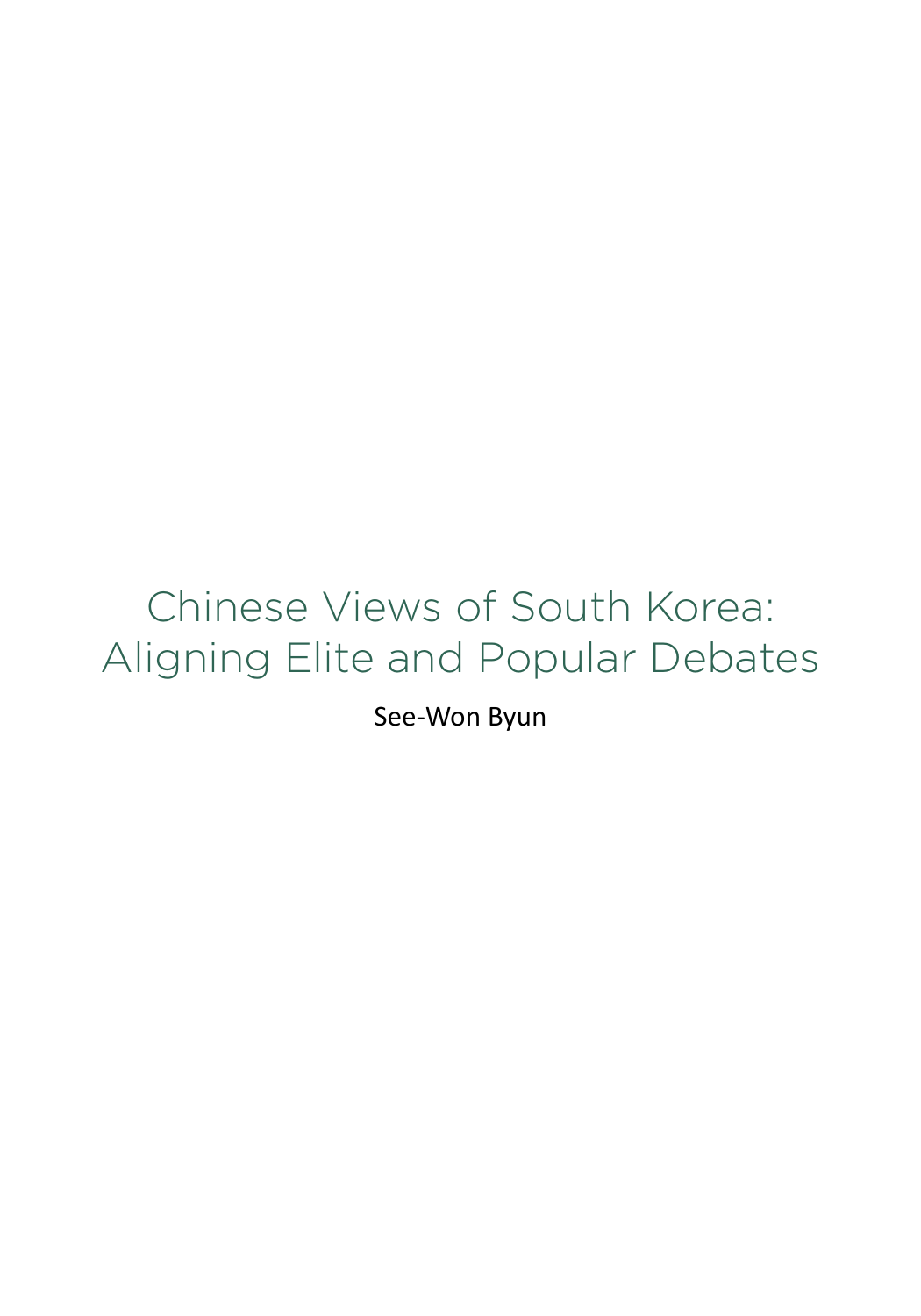China and the Republic of Korea (ROK) have experienced periods of conflict and cooperation since officially forging "partnership" relations in 1998. From a historical perspective, Korea was among the most willing participants of the Sinocentric tribute system and its underlying cultural hierarchy.<sup>1</sup> Yet the 2003-2004 dispute over the ancient Koguryo kingdom's identity marked the first major downturn in the China-ROK relationship since normalization. The rapid expansion of trade, at an average annual rate of 18 percent since 1992, $^2$  has not prevented the two sides from fighting over political grievances. Most notably under the current Xi Jinping leadership, Beijing's assertions of unprecedented friendship quickly turned into accusations of betrayal requiring economic punishment. Why and how did China's policy toward South Korea shift so drastically after two decades of diplomatic normalization? To answer, we must focus on the expectations raised by China's national identity for ties with South Korea.

This study examines the evolution of Chinese views of South Korea with a focus on elite and popular narratives since 2013. Despite increased interdependence, these narratives point to China's increasingly fragile political ties with Asian partners. Most importantly, China's growing weight facilitates its strategic combination of economic and discursive tools of diplomacy framed by national identity. Recent tensions over the U.S.-ROK military alliance displayed Beijing's denial of direct economic retaliation under the cover of public hostility, conveniently blurring the lines between state-led and voluntary actions. By hardening the identity dimensions of conflict, such strategies may only have long-term counterproductive effects of constraining Beijing's political influence at home and abroad.

The four sections below proceed as follows. First, I review two decades of China-ROK relations since the establishment of partnership ties in 1998. I identify two related trends: the intensification of political disputes despite trade, and China's growing economic leverage in managing those disputes, keeping an eye on the role of national identity. Second, I assess the pessimistic turn in China's domestic discourse on South Korea in the Xi Jinping period, using official, academic, and media sources. Third, I trace the interaction of elite and popular narratives, focusing on the 2016-2017 dispute over a U.S. missile defense system, Terminal High Altitude Area Defense (THAAD). I briefly extend the discussion to public clashes over Hong Kong in 2019 to underscore the enduring impact of China's major power and domestic political identities on China-ROK relations. To conclude, I consider the trajectory of bilateral relations under the leadership of Xi Jinping and Moon Jae-in, including the domestic and foreign policy implications of nationalist discourse.

# Two Decades of "Partnership"

Six years after diplomatic normalization, China and South Korea forged a "cooperative partnership" during President Kim Dae-jung's state visit to China in 1998. The partnership supported Beijing's regional engagement under Jiang Zemin's "new security concept" of post-Cold War cooperation, which rejected U.S. military alignment in favor of a "neutral" South Korea.<sup>3</sup> For China's Asia experts, the 2000 inter-Korean summit signified not just North-South reconciliation, but also the real end of the Cold War, elevating China's role in the Korean peace process.<sup>4</sup> But by the end of the 1990s, others also warned that an "increasingly nationalistic Beijing leadership" and its "assertive foreign policy" would test the resilience of the China-ROK partnership.<sup>5</sup> The garlic trade dispute in 2000 was the first major indicator of China's growing economic weight in the form of retaliatory import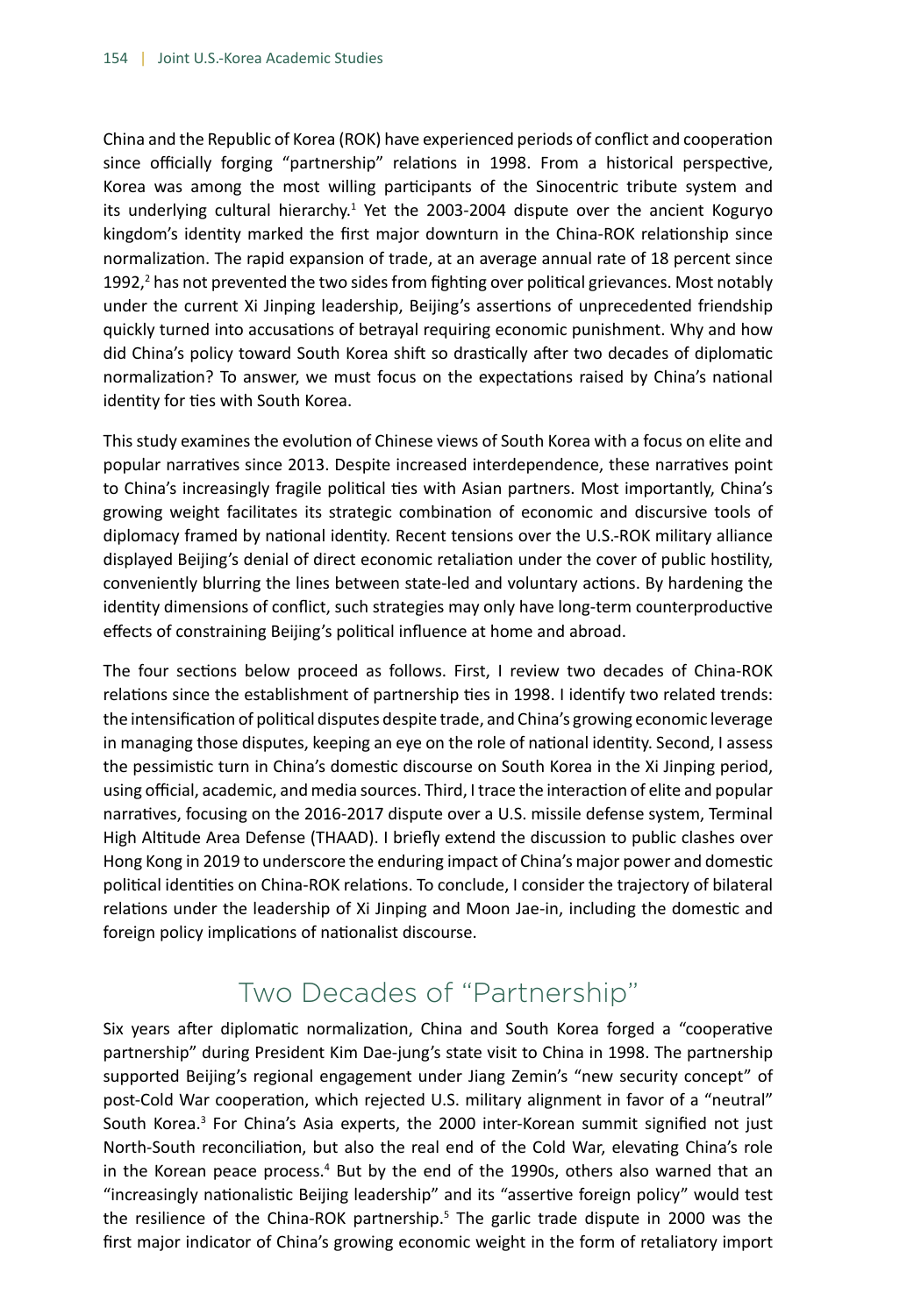restrictions.<sup>6</sup> Three years later, the Koguryo history war coincided with a turning point in the bilateral trade relationship, when China replaced Japan and the United States in 2003-2004 to become South Korea's biggest trade partner. The upgraded "comprehensive cooperative partnership" in 2003 envisioned the rapid expansion of economic, security, and cultural ties, as the Hu Jintao leadership assured neighbors of China's "peaceful rise." This image, appealing to soft power, contrasted with the confidence found in assumptions behind South Korea's need to show deference on North Korea, trade, and history. The message spread to users of the internet, where the Koguryo dispute triggered a broader "cultural war" on the supposedly audacious cultural pretensions of Koreans in claiming symbols belonging to China.

 $\begin{array}{c} \square \end{array} \begin{array}{c} \blacksquare \end{array} \begin{array}{c} \square \end{array}$ 

Seoul's conservative Lee Myung-bak administration from 2008 presented major uncertainties for Chinese counterparts, despite the establishment of a new "strategic cooperative partnership."<sup>7</sup> According to some critics, China's role in the Democratic People's Republic of Korea (DPRK) nuclear issue had been reduced from mediating the Six-Party Talks to "rubber-stamping" agreements between Washington and Pyongyang.<sup>8</sup> The fallout with Seoul over handling DPRK military provocations in 2010 revealed Chinese anxieties over South Korea's increasingly "multifaceted strategic alliance" with the United States.<sup>9</sup> Marking 20 years of diplomatic relations, the Xi Jinping and Park Geun-hye administrations laid aside these differences in 2013 and launched the bilateral free trade agreement (FTA) in 2015. The China-ROK economic partnership still confronted Chinese unease over Seoul's security ties with Washington and deteriorating public perceptions on both sides.<sup>10</sup> It only reinforced the attitude that South Korea belongs to China's cultural sphere, whether in responding to Japan's affronts over history or in accepting growing claims of Sinocentrism, such as Xi Jinping's references to a "common destiny."<sup>11</sup>

These trends clearly surfaced in the dispute over South Korea's 2016 decision to deploy THAAD. After a year of Chinese economic retaliation, Beijing and Seoul agreed in October 2017 to put relations "back on a normal track" for the sake of "mutual interests."<sup>12</sup> The agreement was reached amid important domestic and international developments, including Seoul's transition to the Moon government in May 2017, ending a decade of conservative rule, the October 2017 Chinese Communist Party (CCP) Congress consolidating the Xi leadership, and Trump's first Asia trip in November 2017, introducing Washington's "Indo-Pacific strategy" to the region. Xi Jinping assured Moon Jae-in in Beijing in December 2019, "we have always been close friends and partners for cooperation."13 Beijing's official accounts of this summit appeared to replay past Korean subordination to imperial China, implying a common civilizational sphere as a force shaping policy choices.

## Continuities and Change

The development of China-ROK partnership since the 1990s reveals several points of continuity and change. First, China's Korea policy is largely framed by its major-power identity. Moon Jae-in's rise and the 2018 inter-Korean summit revived the same greatpower debates that North-South reconciliation ignited two decades ago. Rooted in China's involvement in the 1950-1953 Korean War, China's great-power identity in the region makes the orientation of the U.S.-ROK alliance a primary concern. From China's national security perspective, a "strategically neutralized" Korea is the optimal scenario since "Beijing's longterm strategic concern is not whether there will be two Koreas or one reunified Korea,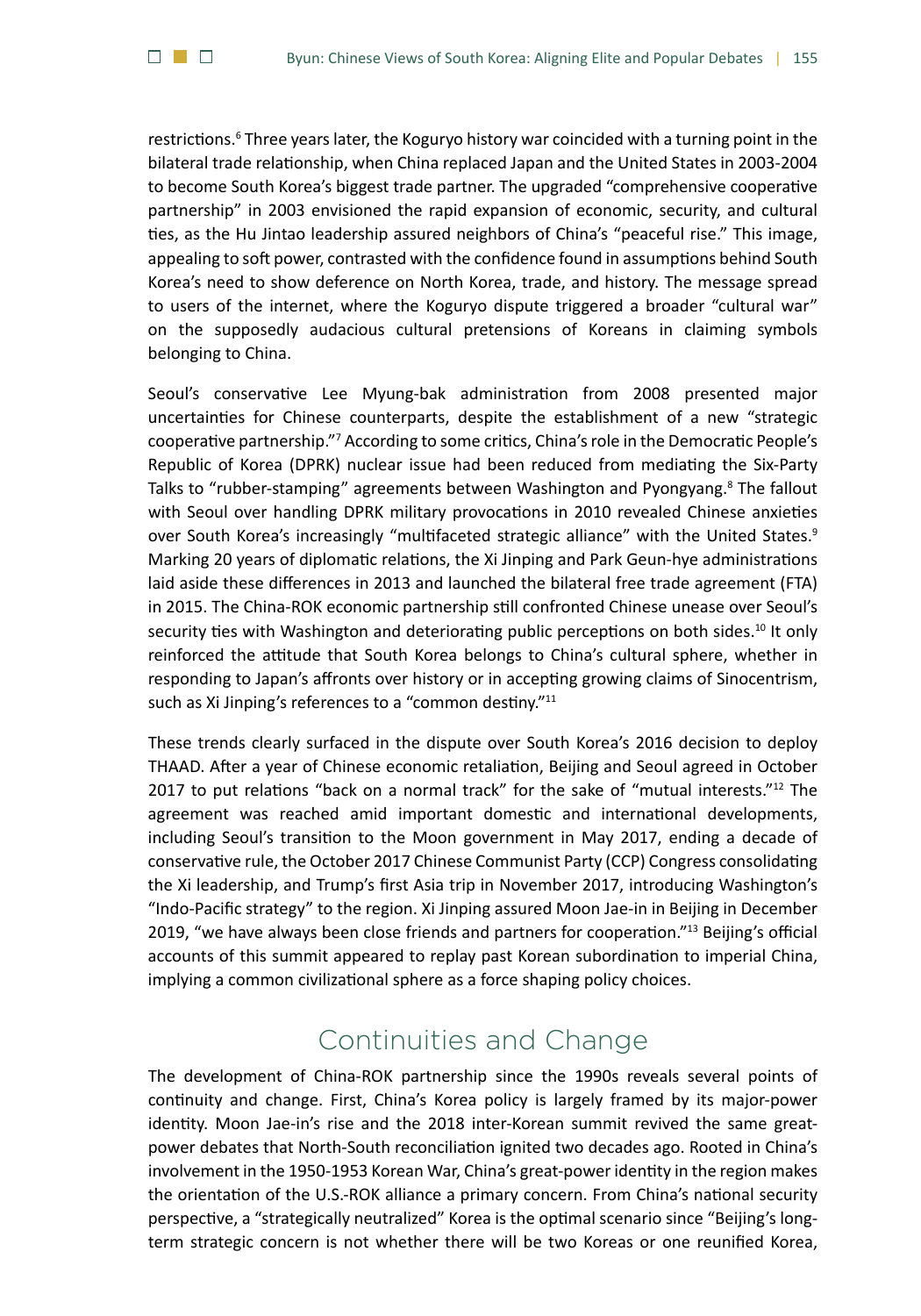but how to reduce U.S. influence there."<sup>14</sup> The prospect of unification in the early 2000s raised four images embodying such views of Korea: a source of change in the regional power structure, a key player in U.S. containment of China, a partner in promoting China's economic development, and a facilitator of China's own reunification with Taiwan.15 These views persisted at the start of the Xi leadership in 2012, when peninsula tensions underscored the diplomatic troubles posed by a divided Korea.16 Geopolitical competition with the United States under the Trump administration from 2017 only heightened Beijing's view of Korea's dilemma of being "stuck between the past and the future."17 Not only was the issue of managing ties with South Korea seen as political and economic, but also as having an essential cultural dimension.

China's domestic political identity as a transitioning regime is another enduring source of its Korea policy. Indeed, the linkages between domestic and international priorities drove the decision to normalize ties with the South in 1992.<sup>18</sup> Since committing to reform and opening in 1978, unresolved issues of social order, political adjustment, and national unification have placed significant constraints on China's international role.19 As Chinese leaders have long argued, China's active regional diplomacy since the 1990s is primarily aimed at fostering favorable external conditions for its domestic development. Beijing's engagement of both Koreas is consistent with its post-Cold War policy of ensuring a stable regional environment conducive to China's ongoing modernization drive.<sup>20</sup> Yet modernization is only one objective of China's rise.

The orientation of China-ROK relations over the past two decades has also changed in two related ways (Table 1). First, bilateral disputes have intensified despite the expansion of trade. The management of the garlic trade war signaled a mutual willingness to avoid the costs of prolonged fallout, especially after China's World Trade Organization entry in 2001 enhanced the prospects for China-ROK economic ties.<sup>21</sup> But subsequent disputes only intensified with increased interdependence, evolving from competing historical narratives to harder security issues involving North Korea and the United States.<sup>22</sup> Second, China's economic leverage in managing such disputes has clearly increased. When the garlic war broke out in 2000, China represented 9 percent of South Korea's total foreign trade, and less than half of U.S.-ROK trade. By the time of the THAAD dispute in 2016, South Korea depended on China for 23 percent of its foreign trade, more than the combined shares of its trade with the United States and Japan. In contrast, the portion of China-ROK trade in China's total foreign trade has hovered around 7 and 8 percent since 1996. China's increased economic leverage in managing political disputes amplifies the national identity dimensions of conflict. Such leverage empowers Beijing to strategically combine economic and discursive tools of diplomacy, as manifested at bilateral and state-societal levels.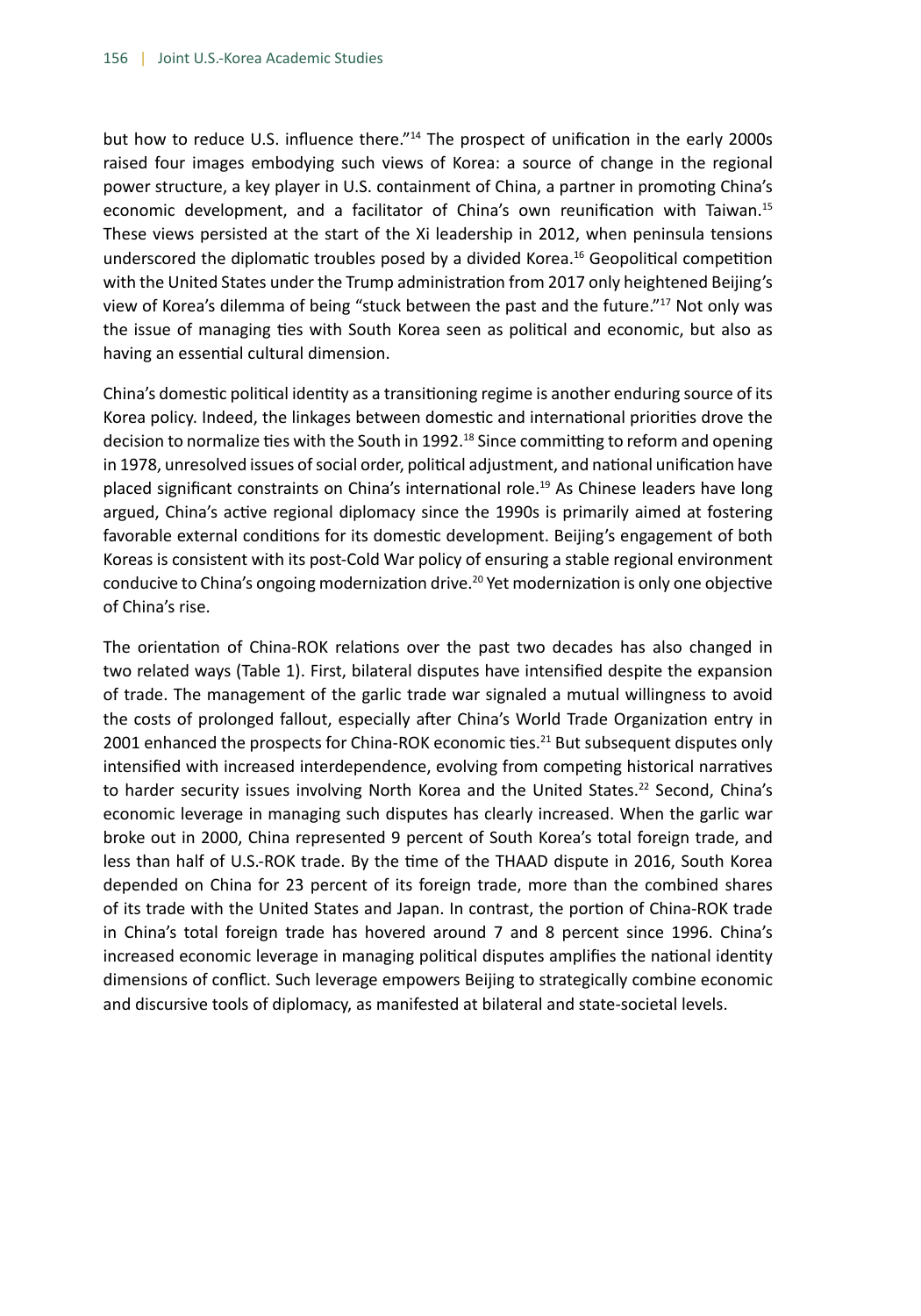

| Table 1. China-ROK Political and Trade Relations (1998-2018) |                                     |                              |                      |                               |                                                |
|--------------------------------------------------------------|-------------------------------------|------------------------------|----------------------|-------------------------------|------------------------------------------------|
| Year                                                         | <b>PRC</b><br><b>Administration</b> | <b>ROK</b><br>Administration | <b>Major Dispute</b> | PRC's % Share<br>of ROK Trade | ROK's %<br><b>Share of PRC</b><br><b>Trade</b> |
| <b>Cooperative Partnership</b>                               |                                     |                              |                      |                               |                                                |
| 1998                                                         | Jiang Zemin                         | Kim Dae-jung                 |                      | 7.62                          | 6.56                                           |
| 2000                                                         |                                     |                              | Garlic trade         | 9.39                          | 7.27                                           |
| 2002                                                         |                                     |                              |                      | 13.08                         | 7.10                                           |
| <b>Comprehensive Cooperative Partnership</b>                 |                                     |                              |                      |                               |                                                |
| 2003                                                         | Hu Jintao                           | Roh Moo-hyun                 | Koguryo history      | 15.30                         | 7.43                                           |
| 2005                                                         |                                     |                              |                      | 18.43                         | 7.87                                           |
| 2007                                                         |                                     |                              |                      | 19.91                         | 7.36                                           |
| <b>Strategic Cooperative Partnership</b>                     |                                     |                              |                      |                               |                                                |
| 2008                                                         | Hu Jintao                           | Lee Myung-bak                |                      | 19.63                         | 7.26                                           |
| 2010                                                         |                                     |                              | Cheonan & Yeonpyeong | 21.13                         | 6.96                                           |
| 2012                                                         |                                     |                              |                      | 20.15                         | 6.63                                           |
| 2013                                                         | Xi Jinping                          | Park Geun-hye                |                      | 21.29                         | 6.59                                           |
| 2014                                                         |                                     |                              |                      | 21.43                         | 6.75                                           |
| 2015                                                         |                                     |                              |                      | 23.61                         | 6.98                                           |
| 2016                                                         |                                     |                              | <b>THAAD</b>         | 23.45                         | 6.86                                           |
| 2017                                                         |                                     | Moon Jae-in                  |                      | 22.81                         | 6.82                                           |
| 2018                                                         |                                     |                              |                      | 23.56                         | 6.77                                           |

Sources: Korea International Trade Association; National Bureau of Statistics of China; World Bank.

## Chinese Views of South Korea under the Xi Jinping and Moon Jae-in Leaderships

In a 2002 interview with *People's Daily*, China's ambassador to Seoul, Li Bin, identified China and South Korea's "same oriental civilization" as key to the 10-year relationship's success.<sup>23</sup> Since normalization, however, the China-ROK relationship has dynamically evolved through multiple narratives of core-periphery kingdoms, common victims of Japanese aggression, Cold War enemies, and economic partners. Despite the 2017 agreement to "renormalize" relations, current official, scholarly, and media assessments of South Korea point in an overall pessimistic direction. China's major-power and domestic political identities inform these debates.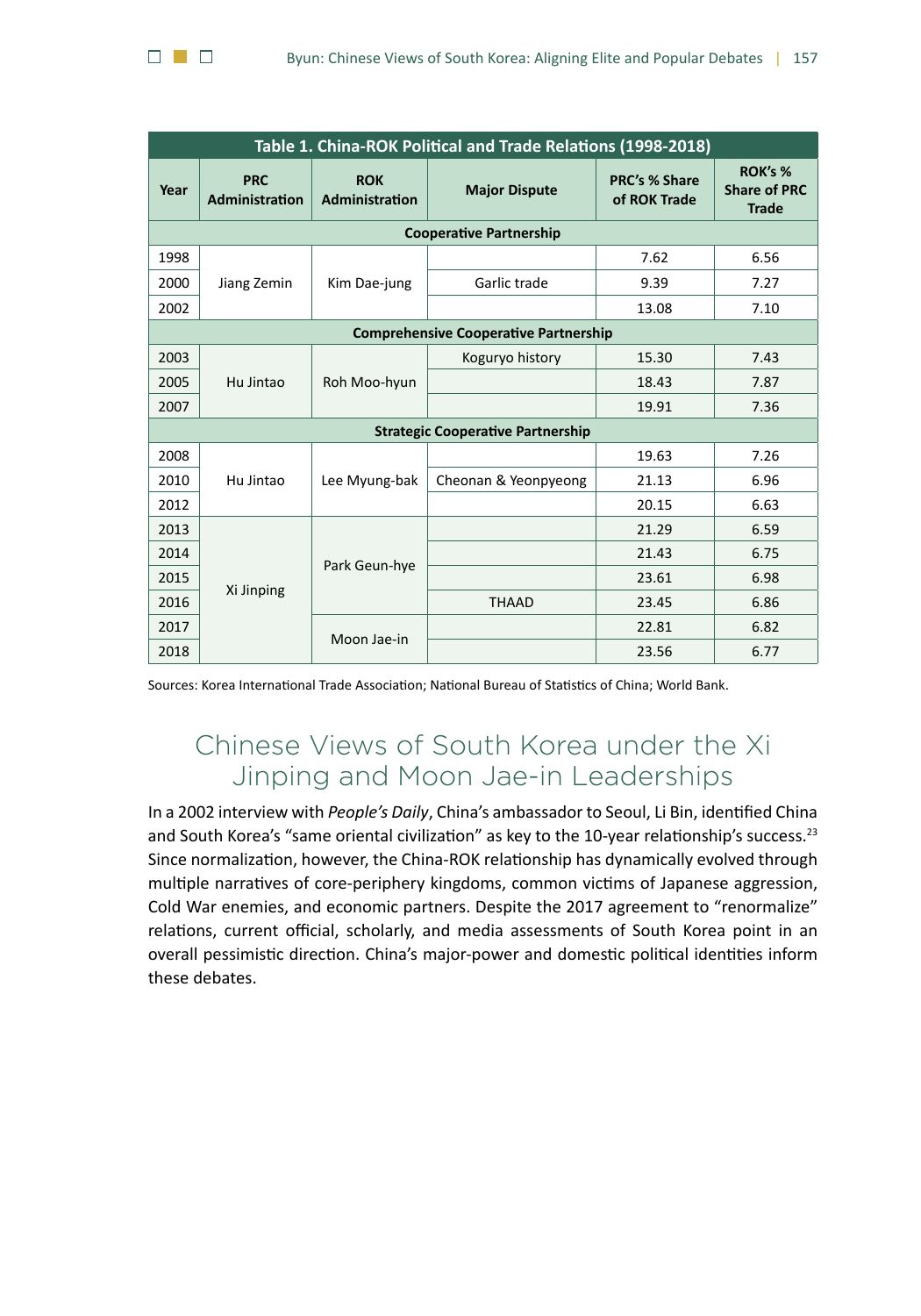## Official Assessments

Leadership exchanges at the end of 2019 offer a snapshot of Chinese official positions on South Korea. During Moon's December visit to China, Xi Jinping stressed the need to "develop strategic cooperative partnership, and accommodate each other's core interests."24 Premier Li Keqiang expressed Beijing's willingness to "enhance political mutual trust" for the relationship's long-term development, noting rapid trade growth and a "similar culture." <sup>25</sup> State Councilor and Foreign Minister Wang Yi's visit earlier that month, as China's highestlevel official to visit South Korea since Moon took office, raised hope for moving past the THAAD dispute.26 Both Xi Jinping and Wang Yi called for strengthening the social foundation of friendship using the Joint Committee on People-to-People Exchanges launched in 2013.

Wang Yi carried four bigger messages to Seoul beyond just advancing the bilateral partnership, in apparent criticism of the United States. First, "unilateralism and bullying" are the biggest current threats to world peace and stability.<sup>27</sup> Facing global uncertainties, China and South Korea should "safeguard shared legitimate rights and interests" as "close neighbors, friends and partners."28 As he reminded Korean counterpart Kang Kyung-wha, China always pursues an independent foreign policy, supports democracy in international relations, and rejects interference in internal affairs. To former UN Secretary-General Ban Ki-moon, he hinted that "some superpower does not abide by international rules, nor fulfill its international obligations."29

Second, against this unilateralism, China remains committed to opening up to the global community.30 As Wang told Moon, China and South Korea should "jointly champion" multilateralism, free trade, and international norms.<sup>31</sup> Third, any containment strategy toward China will inevitably fail, especially considering the success of China's "correct development path" of "socialism with Chinese characteristics led by the Communist Party of China."<sup>32</sup> According to Wang, "not everyone hopes to see China succeed" due to the "prejudice of ideology" and "arrogance of power politics." Finally, China's national development contributes to global development. After achieving what took Western countries hundreds of years in just a few decades, China under the CPC leadership has become the "main engine of global growth."33

China and South Korea's trilateral summit with Japan and wider regional engagements reinforced these messages at the end of the year. While the Regional Comprehensive Economic Partnership (RCEP) reached a breakthrough in managing protectionism according to Li Keqiang,<sup>34</sup> U.S.-ROK frictions over burden-sharing played out the perils of bullying. As the CCP tabloid Global Times wondered, "is the 66-year-old alliance in deep trouble?"<sup>35</sup>

## Academic Assessments

Chinese academic reviews reflect a consensus on China and South Korea's difficult recovery since the deflation of the Xi-Park "honeymoon."36 The major-power perspective remains dominant, highlighting the current dilemmas of U.S.-China competition for Seoul suggested in official narratives. But there is also a growing debate on Seoul's quest for greater foreign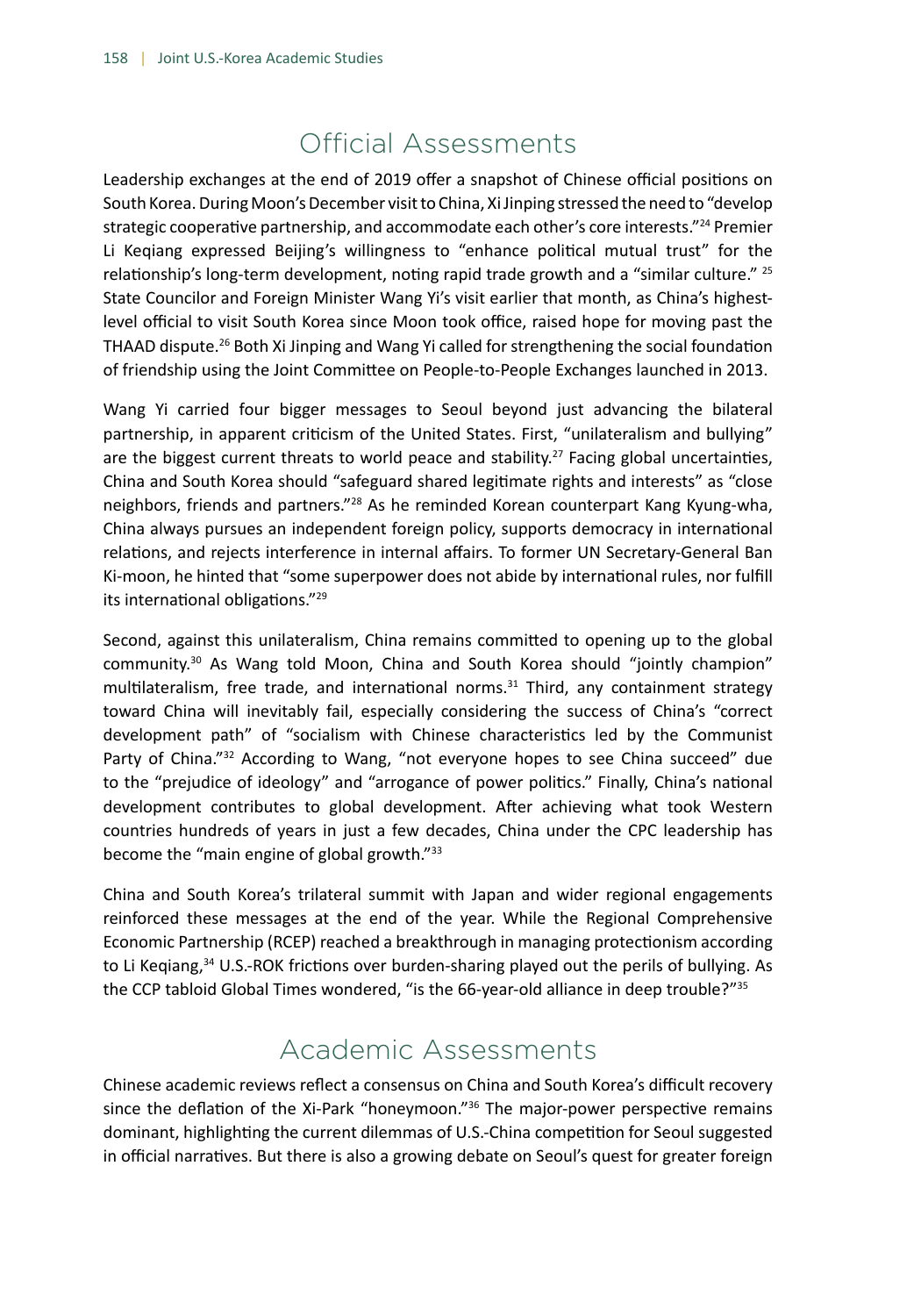$\Box$ 

policy autonomy under Moon Jae-in, and the United States' "third-party" interference in China-ROK relations. While pessimists remain critical of South Korea's dependence on Washington, others point to favorable conditions for China-ROK leadership on broader regional cooperation. The common struggle against Japanese imperialism remains a point of solidarity shown in nationalist reflections of the PRC's 70th founding anniversary in 2019.

The current academic debate on South Korea was inspired by the highs and lows of the 2013- 2017 Xi-Park period, which left the relationship at a critical juncture since normalization. $37$ South Korea's relationship with China and the United States frames three schools of thought, centered on South Korea's economic ties with China and security ties with the United States, its balancing between the two, and its closeness with the United States and distance with China. The Xi-Park period affirmed the zero-sum nature of these two relationships and lack of common understanding of the future regional order. As Zhang Huizhi argues, current pressures of U.S.-China competition heighten Seoul's classic "dilemma of choice."38

At the same time, China's Korea experts like Zhang recognize Seoul's growing confidence in seeking "diplomatic autonomy and flexibility." Academic attention at the beginning of the Xi period focused on the impact of South Korea's "middle power diplomacy" on Beijing's efforts to improve its surrounding environment.<sup>39</sup> Moon Jae-in's pursuit of greater national autonomy has become an important standard for assessing Seoul's diplomatic orientation, especially when it comes to the unification issue.<sup>40</sup> South Korea's joining of the Asian Infrastructure Investment Bank (AIIB) in 2015, THAAD decision in 2016, and detached position on the South China Sea indicate that its strategic choices are more diverse than conventional assumptions of dependence on China and the United States suggest.<sup>41</sup>

Skeptics in China point out that although Moon's policy approach expands the scope of China-ROK cooperation, it does not eliminate South Korea's inclination to "check and balance" China.<sup>42</sup> For many Korea watchers, U.S. "third-party interference" is a growing obstacle, as suggested by the qualitative changes in China-ROK disputes over the past decade.43 This interference makes it more difficult for Beijing and Seoul to rely on the positive spillover effects of cooperation to build trust and avoid Northeast Asia's Cold War dynamics.44 But for optimists in China, Seoul's enhanced diplomatic autonomy opens up significant opportunities for China-ROK leadership on regional cooperation. South Korea could optimize China's surrounding environment by playing a critical "coordinator" role, bridging the gap between security and economic engagement in Northeast Asia.45

As academic reflections on the 70th anniversary of the PRC's founding emphasize, nationalist clashes since normalization ignored China and South Korea's close historical and cultural linkages.<sup>46</sup> Korea's March 1, 1919 movement against Japanese occupation has always served as a "next-door mirror" reflecting China's national liberation and path to Xi Jinping's envisioned "national rejuvenation."47 Northeast Chinese authors advocate the study of Korean patriotism education as a lesson for China on the systematic cultivation of patriotism to advance "socialism with Chinese characteristics."48 But as Chinese media narratives indicate, such nationalist discourse projects both favorable and unfavorable images of the China-Korea relationship.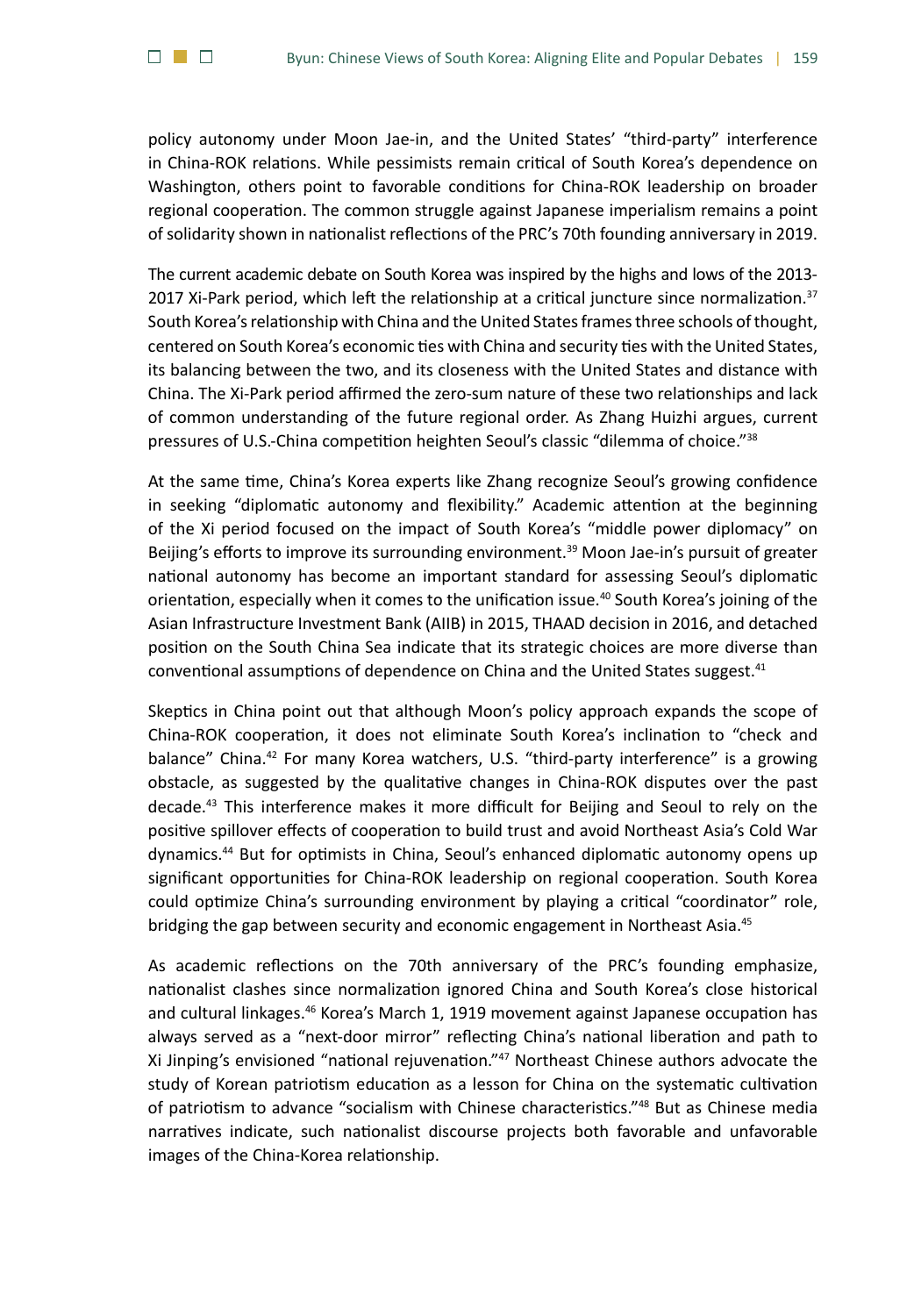#### Media Assessments

Driven primarily by state sources, media debates align with academic interpretations of the official line. Pessimists equate Seoul's traditional insistence on "strategic ambiguity" with masked alignment with Washington. For optimists, Moon's emphasis on autonomy means greater possibilities for regional cooperation with South Korea. The state media prominently feature nationalist voices suggesting that Seoul's strategic ambiguity only breeds mistrust. Trump's November 2017 Asia tour triggered such debates, as reflected in reactions to Seoul's "inconsistent, contradictory, and confusing" position on Trump's Indo-Pacific strategy.49 A commentator for *China Youth Daily* concluded that Seoul's "two-sided" strategy makes South Korea "far from China's country of strategic trust." By ignoring Pyongyang and Beijing's proposals, "how can Moon Jae-in break the shackles of the U.S.-ROK alliance and move towards autonomy?"<sup>50</sup> Progress in South Korea's defense cooperation with India under Moon Jae-in in 2019 prompted warnings in the Global Times against the possibility of Seoul being lured into the Indo-Pacific strategy.<sup>51</sup>

Not all media assessments are pessimistic, especially in anticipating the regional impact of Moon's diplomatic diversification. His remarks on his first state visit to China in 2017 left a good impression on Chinese by emphasizing historical periods of common prosperity. A Global Times assessment at the end of 2019 pointed to an unprecedented opportunity for promoting regional cooperation with South Korea, China's only FTA partner in Northeast Asia.52 Similarly, a *China Youth Daily* commentator urged the Chinese public to change traditional perceptions of its "small" neighbor, calling South Korea an important global player and China's biggest trade partner behind the United States and Japan.<sup>53</sup>

More importantly, China and South Korea now share an understanding of the dangers of "unilateralism" of "some countries," claims a writer for *Global Times.*54 Their views on the DPRK nuclear issue are more consistent compared to the position of the United States, which has "dared to bully South Korea" given its strategic dependence on Washington. According to another *Global Times* editorial, Moon's December 2019 China visit was an ideal time for promoting "interdependent benefit-based" China-ROK-Japan cooperation in Asia, where U.S. interference has aroused national sentiments "to increase the three's entanglements."<sup>55</sup>

## Interaction of Elite and Popular Debates

In addition to the external geopolitical constraints that undermined the Xi-Park period, the lasting impact of national identity conflict dampened the expectations for change under the Moon leadership.<sup>56</sup> Chinese academic sources identify Korean nationalism as an increasingly prominent factor challenging sustained cooperation, driven by Korea's "tragic history, arrogant mentality, and emotional character."<sup>57</sup> The effects of this nationalism were evident from the start of the Xi period in China and South Korea's "close but not friendly" political ties, rising trade protectionism, and growing societal animosities. Although active public diplomacy from both sides has enhanced China's national image since normalization, mutual distrust continues to inhibit friendship.58 As a *China Youth Daily* commentator observed a year into the 2017 agreement to restore ties, THAAD's shadow still clouds public sentiments.59 These national sentiments resurfaced at the end of 2019 during public clashes over Hong Kong.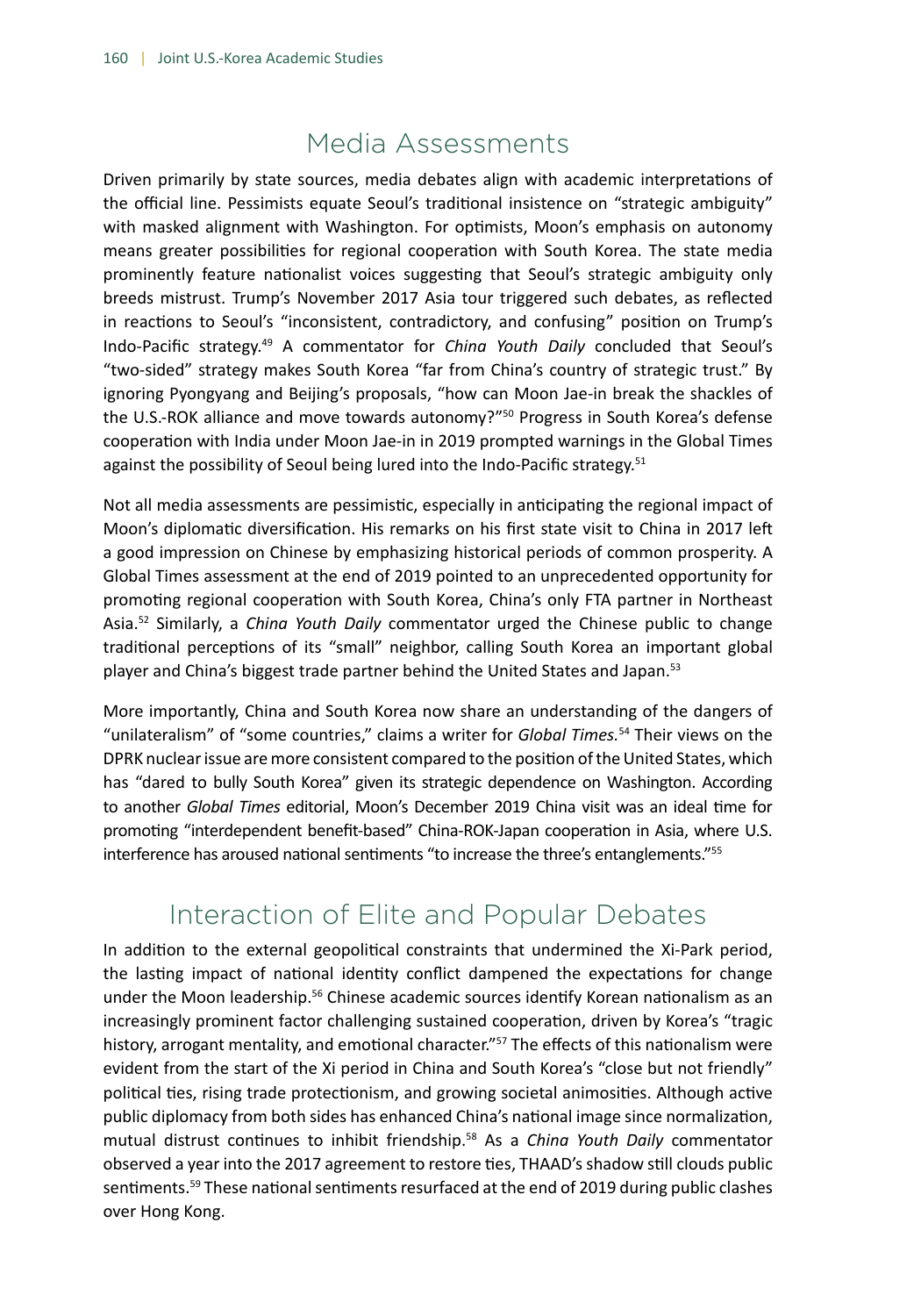Compared to previous episodes of identity conflict, asymmetric interdependence magnifies the impact of national identity by granting Beijing more leverage in managing disputes. While the history of China-ROK normalization since the early 1970s demonstrated Beijing's longstanding principle of separating politics and economics, $60$  recent disputes point to the increased difficulty of avoiding these linkages. In addition, new modes of online communication give the spread of Chinese nationalism new characteristics of a much more expansive and dynamic "network nationalism." The China-ROK case is a classic example of cyber nationalism's double-edged sword: while Chinese netizens should not "play around" with nationalism, Chinese media should also not "manipulate nationalism" in guiding public opinion. As China's THAAD debate shows, the media can powerfully shape not just the policy agenda, but also how the public links certain policy issues together.<sup>62</sup> The 2016-2017 THAAD dispute and 2019 controversy over "internal affairs" illustrate the mutually reinforcing interaction of elite and popular debates on South Korea framed by China's major-power and domestic political identities.

 $\Box$ 

## THAAD and China's Major-Power Identity (2016-2017)

Seoul and Washington's July 2016 announcement on deploying THAAD sparked intense debates in Chinese official, academic, and media outlets on the repercussions for national security and regional stability. $63$  Under the Moon administration, the October 2017 agreement between foreign ministries embodied Seoul's "Three Noes" promising to not join the U.S. missile defense system, not join U.S.-Japan-ROK military cooperation, and not make additional THAAD deployments.<sup>64</sup> As China's defense ministry made clear a month later, Beijing's position remained unchanged: "it is up to the doer to undo the knot. And the fundamental solution to the issue is to stop deploying the THAAD system…the Chinese military will take its due measures to firmly safeguard national security."<sup>65</sup> State media commentators called the 2017 agreement a "staged consensus."66

Policy journal and media debates echoed Beijing's disappointment, centered on South Korea's betrayal of China in the context of U.S.-China rivalry. For China's Korea experts, Seoul's THAAD decision signified joining U.S. containment strategy in Asia, portrayed by some sources as a "U.S.-led trick" of "squeezing and encircling" China in a "new cold war."<sup>67</sup> South Korea's "choice" of supporting the United States revealed "inevitable contradictions" in the China-ROK relationship.<sup>68</sup> Described by the state media as "Northeast Asia's Cuban missile crisis," the dispute clearly destabilized the U.S.-ROK-China triangular relationship, requiring Seoul to rethink its tendency of "bundling" security policies with Washington.<sup>69</sup> Journal and media sources agreed that the Moon government's ambiguity on the "Three Noes" would only disappoint Beijing and Washington. A *China Youth Daily* commentator urged Seoul to abandon such "strategic speculation" based on hopes to "gain economic benefits from China and security benefits from the United States."70

According to Moon in July 2017, China's "economic retaliatory measures" cost the Korean economy \$8 billion.71 Beijing projected these non-tariff measures as independent actions by local authorities or private actors, blurring the lines between state-directed and voluntary retaliation. As the foreign ministry indicated when deployment began in March 2017, "we support normal business and trade exchanges between China and the ROK, but this needs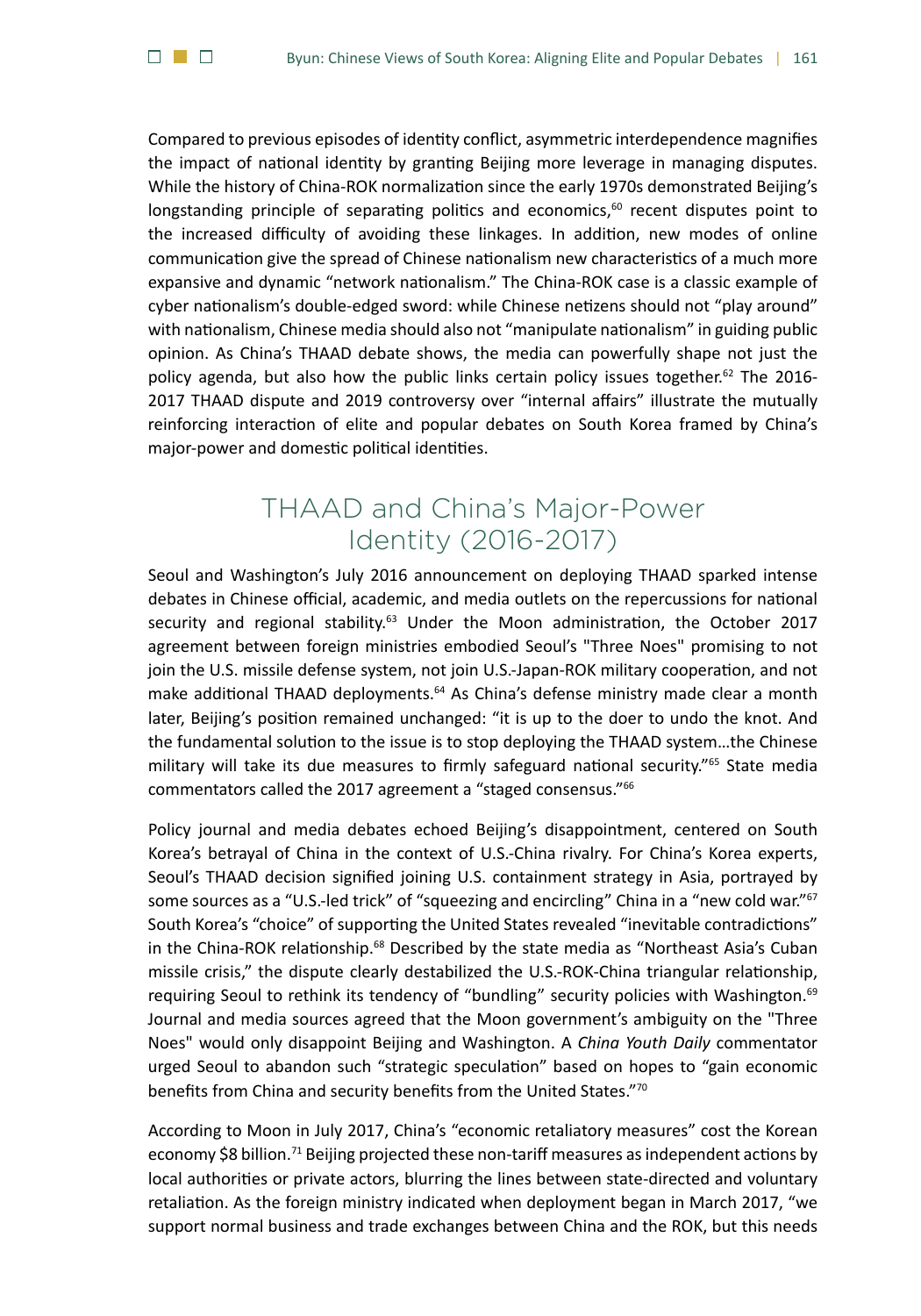a corresponding basis in public opinion."72 *Global Times* similarly argued that "the success of foreign companies operating in China is determined by the Chinese market and Chinese consumers," claiming that 95 percent of Chinese netizens supported boycotting South Korean conglomerate Lotte after its land swap agreement with the ROK defense ministry for THAAD deployment.73 A *Global Times* op-ed arguing that "all states have the right to sanction those that have posed a threat to their national sovereignty" prompted an online debate focused more explicitly on "state-led sanctions."<sup>74</sup> Sanctioning cultural products was especially effective because "if Chinese audiences sink TV dramas and stars from South Korea into oblivion, it will turn into an enormous blow to the latter's national pride."75

Chinese public responses largely aligned on what the foreign and defense ministries warned as "necessary measures,"<sup>76</sup> reflecting Beijing's strategic combination of economic and discursive tools of influence. The state media featured Korea experts like Cai Jian of Fudan University's Center for Korean Studies, who urged Chinese to "be more vocal about sanctions" as Beijing prepares "follow-up measures."77 Some authors recommended comprehensive political, military, economic, and cultural countermeasures to address China's heightened security dilemma.<sup>78</sup> Economic and diplomatic sanctions topped the *Global Times'* list of proposals, before a third military option.79 Such outlets further insisted that "Chinese consumers should become the main force in teaching Seoul a lesson, punishing the nation through the power of the market."<sup>80</sup> As one student told China Global Television Network, "the ROK is a small country. It's time for us to teach it a lesson."<sup>81</sup> A university dormitory displayed a similar message: "Seoul is tiny and insignificant! Empower my big China!"82 *China Youth Daily* called for "patriotic" unity among society, government, and businesses in making sure South Korea "pays the price it deserves."<sup>83</sup> At the same time, netizens used social media to promote consumer boycotts, emboldening the "patriotism" prescribed by official narratives. To mobilize public protests, one WeChat petition named Lotte a "traitor and enemy of the Chinese people."84 Xinhua justified such protests in national security terms: if "Lotte can exchange land with the South Korean military for the sake of 'national security,'" then "Chinese consumers can also say no to such companies or products for the sake of 'national security!'"85

The THAAD dispute abruptly ended the China-ROK honeymoon and exposed the partnership's fragility.86 As a Ministry of Commerce analyst indicated, it brought bilateral ties to a freezing point despite the FTA's implementation and South Korea's early support for the AIIB in 2015.<sup>87</sup> The 25th anniversary of diplomatic relations in 2017 was marked by the biggest setback to bilateral cultural exchanges since the 2003-2004 Koguryo history war.<sup>88</sup> A study by the Tsinghua University Institute of International Relations concluded that THAAD fueled widespread public opposition, calling it one of the most serious diplomatic disputes since normalization. $89$  According to one survey, Chinese high school students' attitudes toward Korea deteriorated and their consumption of Korean cultural products declined.90

From another perspective, the Chinese public lacked a clear understanding of the THAAD issue.<sup>91</sup> One follower of Korean popular music questioned the protests against Lotte: "I don't think this is real patriotism. They just go with the flow, act impulsively and use extreme rhetoric."92 Such protests were just an opportunity to exercise freedom of expression in an area that Beijing officially permitted and even encouraged. One such opportunity eroded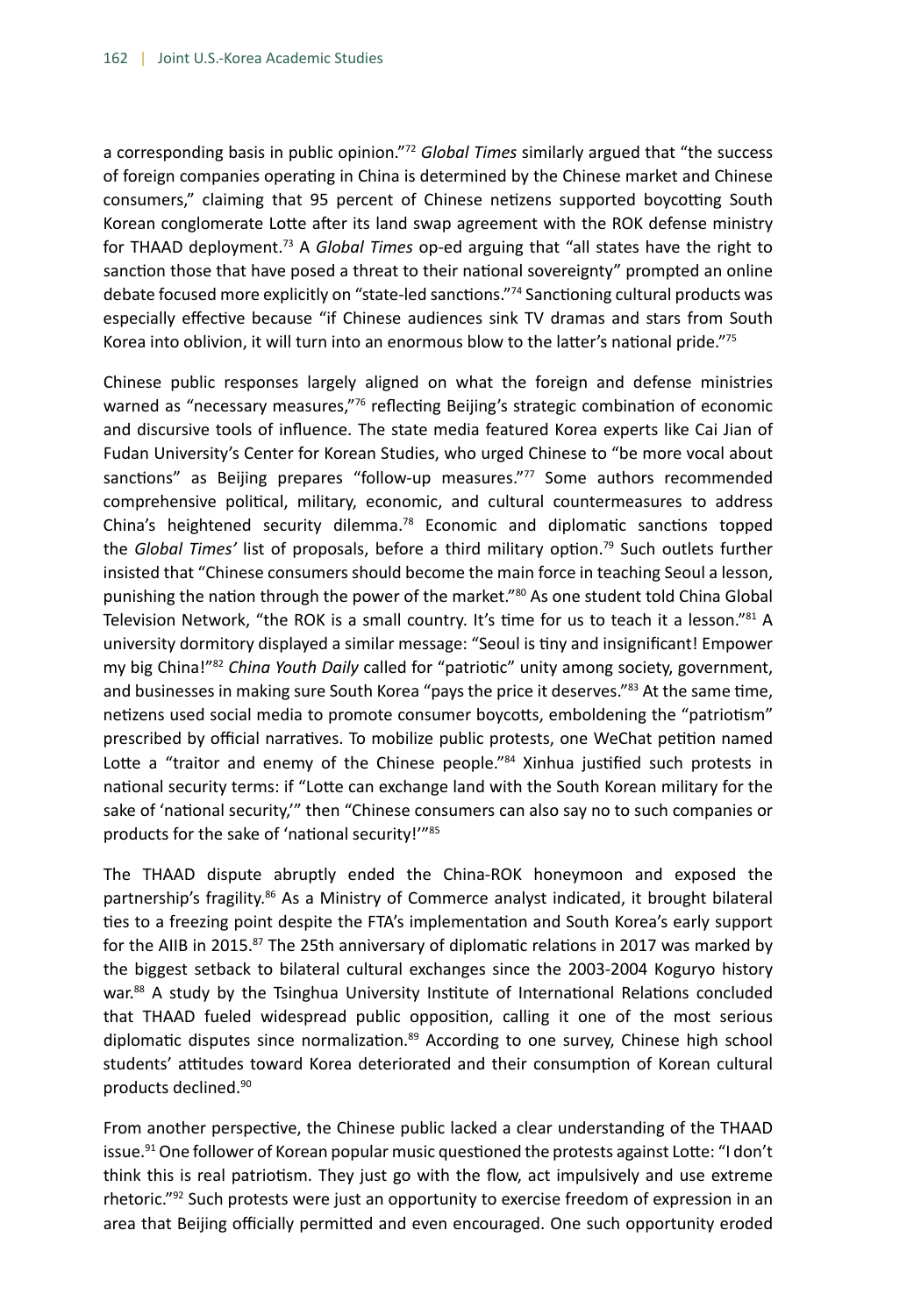

when organized rallies pledging to boycott Korean products spread to Chinese elementary schools, forcing government authorities to intervene. $93$  Such interventions suggested concern over the external and internal risks of nationalist protests fed by the dynamic interaction of state and societal voices.

Rather than just restoring ties, Moon's first state visit in December 2017 raised awareness of the historical importance of the China-ROK relationship. The visit coincided with the 80th anniversary of the Nanjing Massacre, allowing the state media to amplify the lessons of history based on Moon's address remembering the victims.94 In a series of *China Youth Daily* commentaries, Li Dunqiu of the State Council-affiliated Chinese Academy of Social Sciences pointed to a "geopolitical law" engrained in history: Korea's national fate has fluctuated with China's rise and fall since the Japanese invasions of the 16th century.<sup>95</sup> When China was strong, Korea was peaceful and secure; when China was declining, it was colonized and divided. According to Li, this law even underpins Xi and Moon's agreement on the "four principles" on the Korean Peninsula: never allow war, adhere to the denuclearization principle, peacefully resolve issues through dialogue, and improved inter-Korean relations support the peaceful settlement of the peninsula issue. Koreans should "never forget this geopolitical law, otherwise they will have to pay a price."96

THAAD's important lesson was that China and South Korea have too high expectations of each other, causing mutual disappointment. Both expected the other to refrain from actions that would impede the advancement of bilateral relations.<sup>97</sup> According to Chinese sources, South Korea's "small country mentality" remains a major obstacle to restoring ties with China, as evidenced by South Korea's fierce domestic battle over THAAD and public outrage over Beijing's poor reception of Moon in 2017.<sup>98</sup> Confrontations in 2019 over Hong Kong reinforced views of China and South Korea as not just big and small powers but also divergent political systems.

#### Hong Kong and China's Domestic Political Identity (2019)

Public animosities over internal affairs surfaced in November when mainland Chinese students were accused of tearing down "liberate Hong Kong" banners at Yonsei University. Although the foreign ministries stepped in to pacify the public, tensions escalated across multiple Korean campuses after the Chinese embassy called the incident an expression of "indignation and opposition to words and actions that harm Chinese sovereignty."99 China's foreign ministry also called the incident "justifiable and understandable" against attempts to "split the nation and smear China's image," while urging overseas Chinese to "express their patriotism in a rational way."<sup>100</sup> Such official reactions solidified South Korean disappointment with Beijing's perceived backing of Chinese students who confronted protestors for interfering in China's internal affairs. The confrontation quickly spread on social media platforms like Weibo, where the *Global Times* reporting on "organized" Korean protests sparked angry reactions from the Chinese public.101 One fan club of Korean celebrity Choi Si-won threatened to close down after Choi "liked" a news report supporting Hong Kong protestors. According to *Global Times*, "many netizens applauded their patriotism." Chinese fans agreed that Choi "had to pay the price for his mistake" of judging "another country's internal affairs."102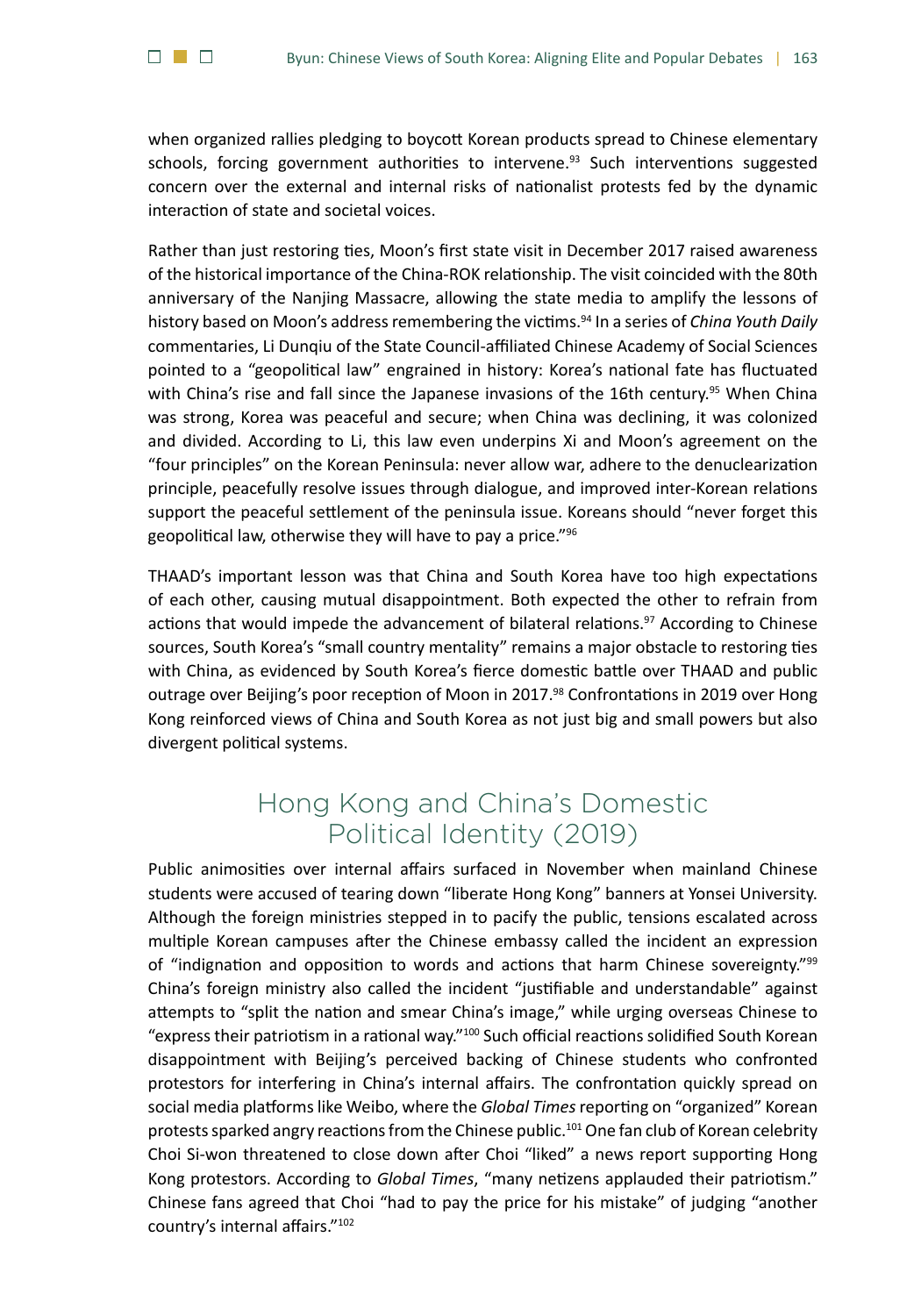As tensions simmered among students, Moon's December 2019 visit to China ended with a skirmish after the PRC foreign ministry quoted his position to Xi that "Hong Kong affairs and issues concerning Xinjiang are China's internal affairs."<sup>103</sup> South Korea's Presidential Office did not include the statement in its briefing of the summit.<sup>104</sup> The discrepancy in reporting unleashed hostile exchanges between Chinese and Korean media. *Global Times* attacked conservative counterparts for naming China a "fake friend" and assuming a "nationalist orientation," while *People's Daily* praised Moon for "winning the "likes" of many Chinese netizens."105

Two dominant trends emerged from the clashes over China's internal affairs. First, power differences framed assessments of South Korea's position, especially from historical perspectives of tributary relations. Korean media outlets like *JoongAng Ilbo* questioned the "destined community" envisioned in China's official interpretations of Xi and Moon's exchanges.106 *Global Times* translated denouncements of Korea's "sadaejuui" doctrine of "serving the great" into "arrogant" Korean claims of Beijing's "diplomatically unreasonable" behavior.107 Second, frictions at state and societal levels revealed contemporary China and South Korea's divergent political identities. To make sense of their emotional outbursts, *Global Times* accused the Korean media of "aligning themselves with Western values" to "maintain pride in the face of an increasingly stronger China."<sup>108</sup> Korean campuses and social media displayed adjacent images of protests at Chinese University of Hong Kong and South Korea's own demonstrations in June 1987 at Yonsei University, where a student who died from tear gas injuries became a national symbol of democratization.

## Conclusion: A Fragile Partnership

The struggle to restore the China-ROK partnership in the Xi era underscores the enduring impact of national identity, amplified by China's increased economic leverage compared to earlier instances of identity conflict. China's major power and domestic political identities clearly frame its domestic debates on South Korea. The interaction of elite and popular reactions to THAAD in 2016-2017 demonstrated Beijing's strategic combination of economic and discursive policy tools to manage diplomatic disputes, especially by targeting cultural sectors. Beijing's denial of direct economic retaliation under the cover of public hostility conveniently blurred the lines between state-led and voluntary actions.

Rather than affirming the renormalization of ties, Moon's December 2019 visit to China only reignited public animosities over internal affairs, hardening China and South Korea's perceived identities as big and small powers with divergent political systems. These strained exchanges again demonstrated not only the persistence of national identity conflict, but also the interplay of Chinese state and societal narratives. In the earliest manifestations of such conflict almost two decades ago, clashes over Korea's identity as a tributary state drew similar attention to China's state-led national discourse and Korean civil society's resistance. By sharpening Beijing's tools of influence, South Korea's increased economic dependence on China since the history war has only magnified the identity dimensions of conflict.

At the same time, Chinese state interventions in public protests point to the dangers of nationalism as a policy tool.<sup>109</sup> Recent disputes with South Korea over THAAD and Hong Kong created opportunities for Chinese society to voice hostility in ways that official narratives supported. These nationalist responses, however, focused more on downgrading foreign counterparts than on uplifting the CCP regime. While nationalist rhetoric may typically bolster popular support for the regime, it may also have long-term counterproductive effects on Beijing's influence both at home and abroad.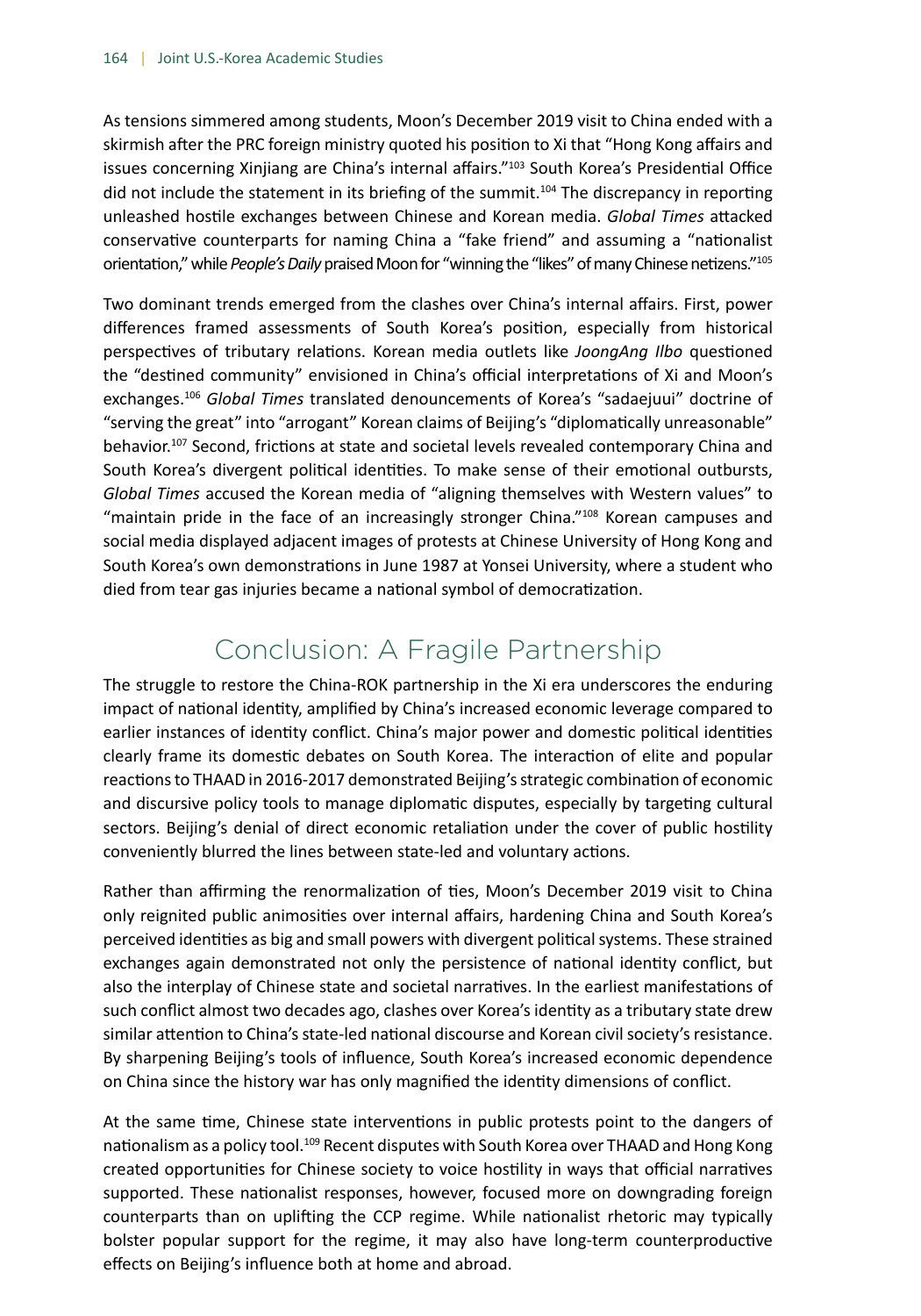

## Endnotes

- <sup>1</sup> David Kang, "Hierarchy and Legitimacy in International Systems: The Tribute System in Early Modern East Asia," *Security Studies* 19, No. 4 (2010): 591-622.
- 2 Korea International Trade Association.
- <sup>3</sup> Xiaoxiong Yi, "Ten Years of China-South Korea Relations and Beijing's View on Korean Reunification," *The Journal of East Asian Affairs* 16, No. 2 (2002): 315-351.
- <sup>4</sup> Zhang Yunling, *Rising China and World Order*  (Singapore: World Scientific Publishing, 2010), 98-112.
- <sup>5</sup> Xiaoxiong Yi, "Dynamics of China's South Korea Policy: Assertive Nationalism, Beijing's Changing Strategic Evaluation of the United States, and the North Korea Factor," *Asian Perspective* 24, No. 1 (2000): 71-102.
- <sup>6</sup> Jae Ho Chung, "From a 'Special Relationship' to Normal Partnership: Interpreting the "Garlic Battle" in Sino-South Korean Relations," *Pacific Affairs* 76, No. 4 (2003/2004): 549-568.
- <sup>7</sup> Ren Xiao, "Korea's New Administration and Challenges for China's Relations with the Korean Peninsula," *Asian Perspective* 32, No. 2 (2008): 173-183.
- <sup>8</sup> Shi Yinhong, "China and the North Korean Nuclear Issue: Competing Interests and Persistent Policy Dilemmas," *Korean Journal of Defense Analyses* 21, No. 1 (2009): 33-47.
- <sup>9</sup> Gong Keyu, "The Korea-US Alliance from a Chinese Perspective," *Asian Perspective* 36, No. 2 (2012): 309-330. For an analysis of China's response to the sinking of the ROK warship Cheonan and shelling of Yeonpyeong island in 2010, see Jooyoung Song, "Understanding China's Response to North Korea's Provocations: The Dual Threats Model," *Asian Survey* 51, No. 6 (2011): 1134-1155.
- $10$  Chen Zhimin, "Embracing the Complexities in China-ROK Relations: A View from China," *Asian Perspective* 36, No. 2 (2012): 195-218.
- $11$  For the regional implications of this concept, see Denghua Zhang, "The Concept of 'Community of Common Destiny' in China's Diplomacy: Meaning, Motives and Implications," *Asia and The Pacific Policy Studies* 5, No. 2 (2018): 196-207.
- $12$  For an overview of China's retaliatory measures, see Ethan Meick and Nargiza Salindianova, "China's Response to US-South Korean Missile Defense System Deployment and Its Implications," US-China Economic and Security Review Commission, July 26, 2017. For the full text of the October 2017 statement, see Jae Ho Chung, "South Korea's Strategic Approach to China (or Lack of It)," *Joint US-Korea Academic Studies* (2018): 82.
- <sup>13</sup> PRC Foreign Ministry, "Xi Jinping Meets with President Moon Jae-in of the Republic of Korea (ROK)," December 23, 2019.
- <sup>14</sup> Xiaoxiong Yi, "A Neutralized Korea? The North-South Rapprochement and China's Korea Policy," *The Korean Journal of Defense Analysis* 12, No. 2 (2000): 71-118.
- <sup>15</sup> Yi, "Ten Years."
- <sup>16</sup> Zhan Debin and Lee Hun, "Chinese People's Understanding of the Korean Unification Issue," *Asian Social Science* 8, No. 3 (2012): 63-74.
- <sup>17</sup> Yang Xiangfeng, "China's Clear and Present Conundrum on the Korean Peninsula: Stuck between the Past and the Future," *International Affairs* 94, No. 3 (2018): 595-611.
- <sup>18</sup> Hong Liu, "The Sino-South Korean Normalization: A Triangular Explanation," *Asian Survey* 33, No. 11 (1993): 1083-1094.
- 19 Zhang, *Rising China*.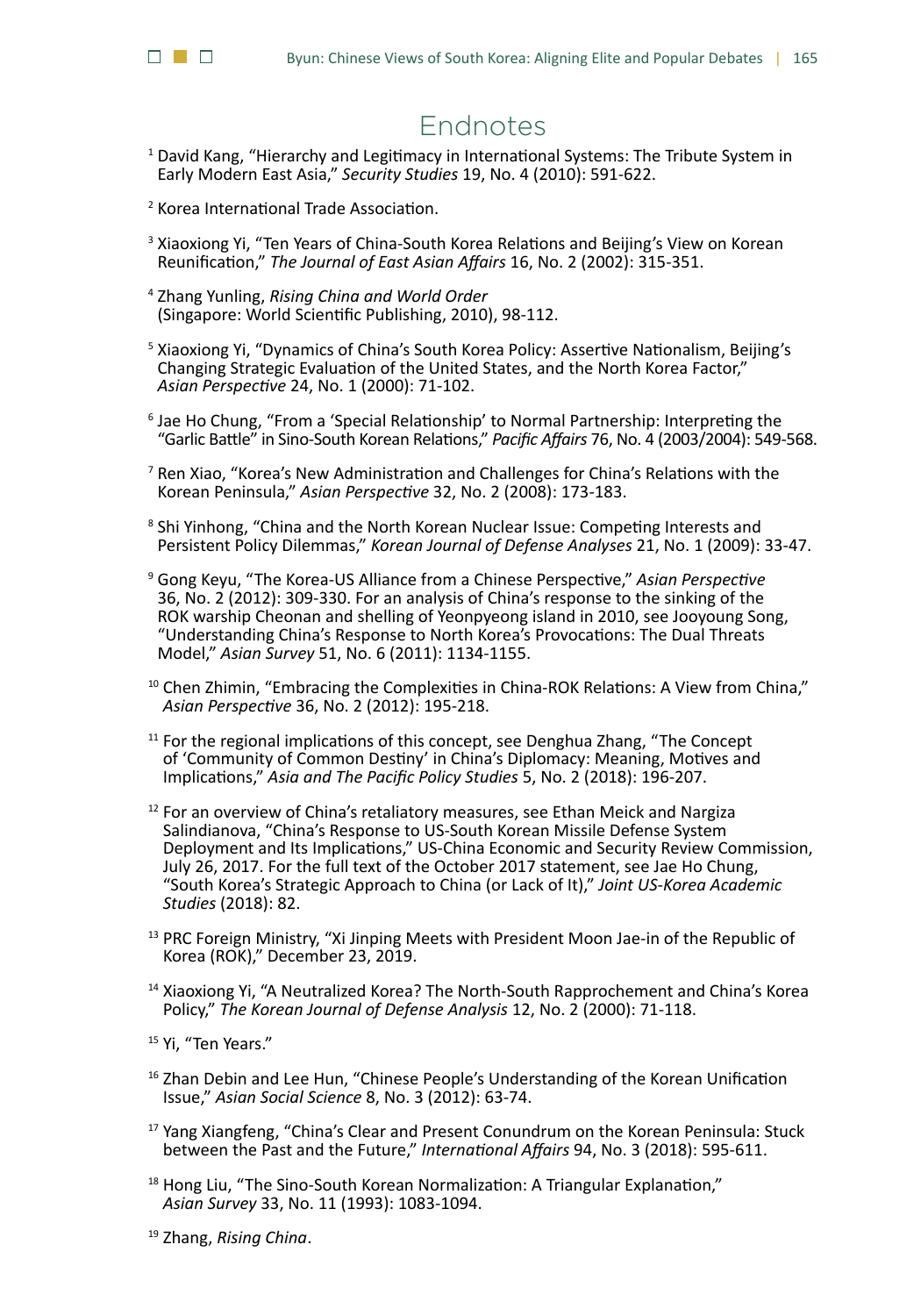- <sup>20</sup> Zhang Xiaoming, "China and Inter-Korean Relations," *Asian Perspective* 26, No. 3 (2002): 131-144.
- <sup>21</sup> Justin Yifu Lin, "Prospect for China-Korea Economic Relations," *China and World Economy* 14, No. 1 (2006): 57-70.
- 22 Chung, "South Korea's Strategic Approach."
- 23 "An Interview with Chinese Ambassador to the ROK," *People's Daily*, September 14, 2002.
- <sup>24</sup> PRC Foreign Ministry, "Xi Jinping Meets with President Moon Jae-in," December 23, 2019.
- <sup>25</sup> PRC Foreign Ministry, "Li Keqiang Meets with President Moon Jae-in of the Republic of Korea (ROK)," December 23, 2019.
- <sup>26</sup> Leng Shumei, "Wang's Visit a Sign that Two Countries Walk Out of THAAD Shadows," *Global Times*, December 5, 2019.
- <sup>27</sup> PRC Foreign Ministry, "Wang Yi: Unilateralism and Bullying Are the Biggest Threats to Peace and Stability in Today's World," December 4, 2019.
- <sup>28</sup> PRC Foreign Ministry, "Wang Yi Holds Talks with Foreign Minister Kang Kyung-wha of the Republic of Korea (ROK)," December 4, 2019.
- <sup>29</sup> PRC Foreign Ministry, "Wang Yi Meets with Ban Ki-moon, Former Secretary-General of the United Nations and Chairman of the Boao Forum for Asia," December 5, 2019.
- <sup>30</sup> PRC Foreign Ministry, "Wang Yi: China is Promoting High-Level Opening-up," December 5, 2019.
- <sup>31</sup> PRC Foreign Ministry, "President Moon Jae-in of the Republic of Korea (ROK) Meets with Wang Yi," December 5, 2019.
- <sup>32</sup> PRC Foreign Ministry, "Wang Yi: Any Attempt to Contain China is Doomed to Fail," December 5, 2019.
- <sup>33</sup> PRC Foreign Ministry, "Wang Yi: China Makes Great Contributions to the World's Development While Realizing Its Own Development," December 5, 2019.
- 34 "RCEP Breakthrough to Help Countries Cope with Risks Posed by Protectionism: Chinese Premier," Xinhua, November 5, 2019.
- <sup>35</sup> "More China-S. Korea Coordination Needed to Break US-N. Korea Deadlock," *Global Times*, December 9, 2019.
- <sup>36</sup> Wang Yuan, Han Zenglin, Peng Fei, and Jiang Kaiping, "Zhonghan shuangbian guanxi yanjin guocheng ji yingxiang yinzi tanxi—jiyu shijian shuju fenxi," *Shijie Dili Yanjiu* No. 5 (2019): 35-43.
- $37$  Zhang Chi, "Da bianlun yu da zhuanzhe: Pui Jinhui shidai Zhonghan guanxi de fansi yu qishi," *Dongbeiya Luntan* No. 1 (2018): 111-126.
- <sup>38</sup> Zhang Huizhi, "Zhongmei jingzheng geju xia de Zhonghan, Meihan guanxi zouxiang yu Hanguo de xuanze," *Dongbeiya Luntan* No. 2 (2019): 21-32.
- <sup>39</sup> Da Weilai, "Hanguo zhongdeng qiangguo waijiao zhanlue jiqi dui Zhongguo de yingxiang," *Dangdai Yatai* No. 2 (2016): 130-154.
- <sup>40</sup> Guo Rui, "Hanguo zhoubian waijiao de linian yange jiqi zhengce tiaozheng," *Dangdai Hanguo* No. 1 (2019): 3-14.
- <sup>41</sup> Song Wenzhi, "Tixi yali, weixie renzhi yu Hanguo zai Zhongmei zhi jian de zhanlue xuanze," *Dongbeiya Luntan* No. 4 (2019): 87-97.
- <sup>42</sup> Wang Xiaoyu, "Wen Zaiyin zhengfu de "liang zhou waijiao" Pingxi," *Dangdai Hanguo*  No. 1 (2019): 15-23.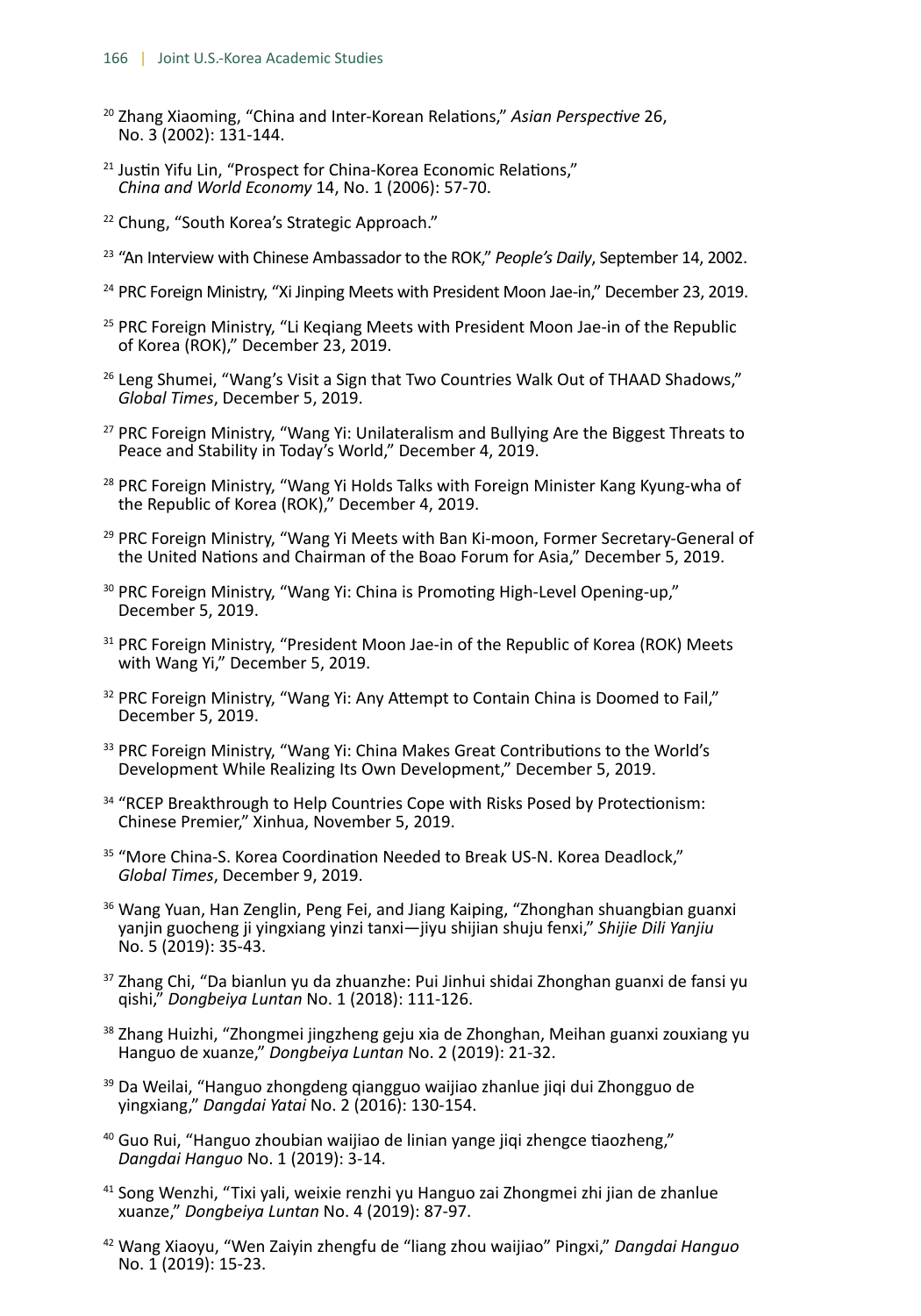

- <sup>43</sup> Piao Guanghai, "Zhonghan guanxi fazhan jingyan, jiaoxun ji zhengce jianyi—yi Zhonghan guanxi shou sun shijian wei zhongxin," *Dangdai Hanguo* No. 3 (2018): 29-38; Wang Junsheng, "Jianjiao yilai de Zhonghan guanxi: dongji, jiyu yu tiaozhan," *Yunmeng Xuekan*  No. 5 (2019): 71-77; Guo Rui, "*Xin shiqi tuidong Zhong Han guanxi fazhan de silu tantao*," *Dongbeiya Xuekan* No. 1 (2019): 36-44.
- <sup>44</sup> Bi Yingda, "*Chaoxian bandao xin xingshi xia shenhua Zhonghan anquan hezuo de* sikai," *Xiandai Guoji Guanxi* No. 10 (2019): 35-41.
- <sup>45</sup> Mao Li, "Xuezhe re yi zhoubian waijiao shiyu xia de Zhonghan guanxi: goujian zhengti xing zhoubian anquan zhanlue," *Zhongguo Shehui Kexue Bao*, December 13, 2017.
- 46 Piao, "Zhonghan guanxi."
- <sup>47</sup> Li Gongzhong, "Yi lin wei jing: xiangdai Zhongguo minzuzhuyi huayu zhong de Hanguo "sanyi yundong,"" *Shanghai Shifan Daxue Xuebao* No. 6 (2019): 129-142.
- <sup>48</sup> Li Yicong and Zheng Ruozen, "Hanguo aiguozhuyi jiaoyu dui woguo de qishi," *Tonghua Shifan Daxue Xuebao* No. 10 (2017): 98-100; Lu Xiuyi and Piao Tingji, "Lishi jiaoyu jiaoxue zhong daxuesheng Zhonghua minzu jingshen peiyu chutan—yi Hanguo aiguozhuyi jiaoyu wei jian," *Dalian Daxue Xuebao* No. 4 (2018): 5-9.
- <sup>49</sup> Li Dunqiu, "Han zai Mei "Yin tai zhanlue" shang de taidu zhide wanwei," *Zhongguo Qingnian Bao*, November 22, 2017.
- <sup>50</sup> Li Dunqiu, "Wen Zaiyin neng fou zhuazhu bandao wenti de zhudao quan," *Zhongguo Qingnian Bao*, August 23, 2017.
- <sup>51</sup> Ma Weiying, "China Should Remain Alert to India-South Korea Security Cooperation," *Global Times*, September 24, 2019.
- <sup>52</sup> Wang Junsheng, "Zhonghan guanxi xiufu jiu cha "linmenyijiao," *Quanqiu Shibao*, December 6, 2019.
- <sup>53</sup> Dong Xiangrong, "Weihu hao Zhonghan guanxi huisheng shitou," *Quanqiu Shibao*, November 28, 2018.
- <sup>54</sup> Zhan Debin, "Zhonghan xuyao jiaqiang zhanlue hezuo," *Huanqiu Xuebao*, December 18, 2019.
- <sup>55</sup> "Timing Right for Trilateral Cooperation," *Global Times*, December 23, 2019.
- <sup>56</sup> Men Honghua and Liu Xiaoyang, "Zhonghan guanxi de buquedingxing yinsu jiqi zhanlue yingdui," *Dongbeiya Luntan* No. 4 (2017): 66-77.
- <sup>57</sup> Guo Rui and Liu Yihan, "Dangqian Hanguo minzuzhuyi dui Zhonghan guanxi de xianshi yingxiang ji woguo duice," *Liaodong Xueyuan Xuebao* No. 4 (2014): 29-38.
- <sup>58</sup> Qiao Xuan and Zhao Yiran, "Zhongguo dui Han gonggong waijiao cunzai de wenti jiqi yuanyin tanxi," *Dangdai Hanguo* No. 4 (2018): 30-43; Liu Tiancong, "'Sade" bushu de Hanguo yinsu," *Xiandai Guoji Guanxi* 4 (2017): 9-12.
- <sup>59</sup> Dong Xiangrong, "Weihu hao Zhonghan guanxi huisheng shitou," *Quanqiu Shibao*, November 28, 2018.
- <sup>60</sup> Dong Jie, "Zhonghan jianjiao zhong de Zhongguo waijiao juece zai tantao," *Zhonggong Dang Shi Yanjiu* 8 (2019): 103-115.
- <sup>61</sup> Zhang Jun, "Dui Zhongguo wangluo minzuzhuyi de tanxi-yi Zhonghan guanxi wei li," *Xiangchao* 3 (2012): 97.
- $62$  Jiang Qiaolei and Cheng Yang, "Disan cengci yicheng shezhi: Sade shijian zhong meiti yu gongzhong de yicheng wangluo," *Chinese Journal of Journalism & Communication* 40, no. 9 (2018): 85-100.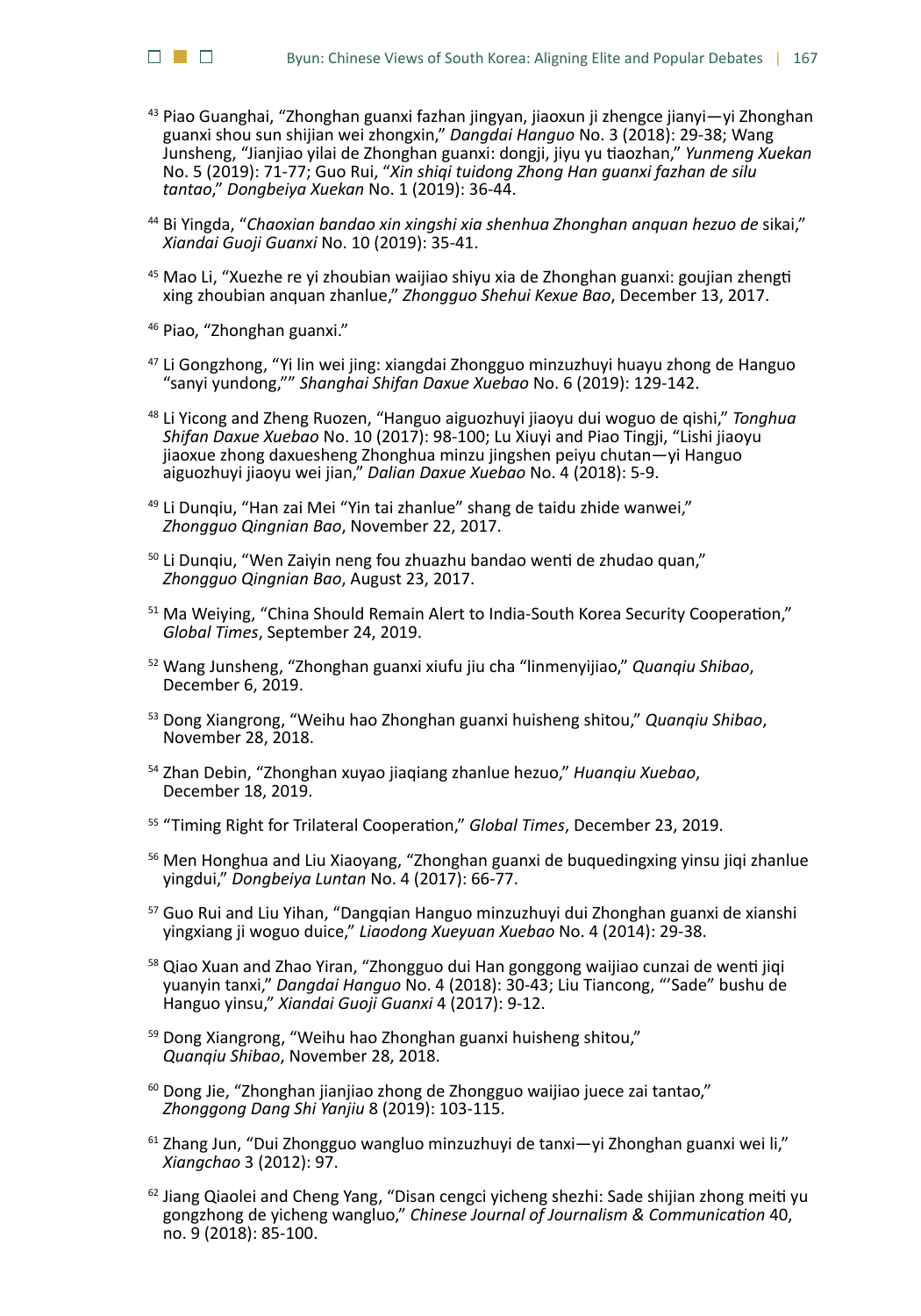- <sup>63</sup> Cai Meihua, "Sade ru Han yu Zhongguo de bandao celue," *Yanbian Daxue Xuebao* No. 5 (2016): 5; Wang Junsheng, "Renqing zai Han bushu "Sade" de weihai, ying caiqu jingque fan zhi shouduan," *Yanbian Daxue Xuebao* No. 5 (2016): 14-16; Zhang Dongming, "Zhongguo zuo hao zishen dingwei, zai qu sikao yingdui "Sade" ru Han wenti," *Yanbian Daxue Xuebao* No. 5 (2016): 16-17; Li Jiacheng, ""Sade" weiji luxiang hefang?" *Weishi* No. 12 (2016):84-86.
- <sup>64</sup> PRC Foreign Ministry Spokesperson Hua Hunying's Regular Press Conference, October 31, 2017; Li Jiacheng, "Wen Zaiyin zhengfu zai "sade" ru Han wenti shang de zhengce lichang jiexi," *Liaoning Daxue Xuebao* No. 6 (2017): 151-158.
- 65 PRC Defense Ministry's Regular Press Conference, November 30, 2017.
- <sup>66</sup> Li Dunqiu, "Zhonghan guanxi "baonuan" Hanguo hai xu zuo hen duo," *Zhongguo Qingnian Bao*, December 20, 2017.
- <sup>67</sup> Bi Yingda, "Sade yinxiang xia de Zhonghan guanxi," *Dangdai Hanguo* No. 4 (2017): 37- 48; Jin Qiangyi, "Hanguo bushu "Sade" bi jiang xianru xin de kunjing," *Yanbian Daxue Xuebao* No. 5 (2016): 5-6; Li Zongxun, "Sade ru Han jingwei yu Zhonghan guanxi," *Yanbian Daxue Xuebao* No. 5 (2016): 12-14; Shi Yongming, "Sade de daodan wenti yu Dongya zhanlue geju," *Yanbian Daxue Xuebao* No. 5 (2016): 9-11.
- <sup>68</sup> Wang Xiaoyu, "Xin shidai de Zhonghan guanxi: Jiyu he tiaozhan," *Dangdai Hanguo* No. 2 (2018): 20-27.
- <sup>69</sup> Zhong Qingping, "Guojia liyi mianqian, women dui Letian shuo 'bu,'" *Zhongguo Qingnian Bao*, March 1, 2017; Wang Dongsun and Bing Yan, "Shilun Zhongmeihan sanjiao guanxi," *Dongbeiya Luntan* No. 1 (2018): 97-110.
- 70 Li, "Zhonghan guanxi."
- <sup>71</sup> Transcript, "Global Leaders Forum: His Excellency Moon Jae-in, President of the Republic of Korea," Center for Strategic and International Studies, July 3, 2017.
- <sup>72</sup> Foreign Ministry Spokesperson Hua Chunying's Regular Press Conference, March 20, 2017.
- <sup>73</sup> Yao Lijuan, "Waijiaobu huiying minzhong dizhi Letian: zai Hua waiqi shifou chenggong you Zhongguo xiaofeizhe jueding," *Huanqiu Shibao*, February 28, 2017.
- 74 Cai Jian, "China Justified to Sanction South Korea," *Global Times,* March 13, 2017.
- 75 "SK Must Face Bitter Pill Over THAAD," *Global Times*, March 1, 2017.
- <sup>76</sup> Foreign Ministry Spokesperson Hong Lei's Regular Press Conference, July 8, 2016; Defense Ministry's Regular Press Conference, July 28, 2016.
- 77 Cai, "China Justified."
- <sup>78</sup> Liao Shengzhi, "'Sade' ru Han yu Zhongguo Dongbeiya diyuan 'anquan kunjing' de jiaju ji yingdui," *Dongjiang Xuekan* No. 3 (2017): 101-106.
- 79 "China Can Counter THAAD Deployment," *Global Times*, July 9, 2016.
- 80 "SK Must Face."
- 81 "Gauging Public Opinion on the China-ROK THAAD Standoff," *CGTN*, April 2, 2017.
- 82 Javier Hernandez, Owen Guo, and Ryan McMorrow, "South Korean Stores Feel China's Wrath as US Missile System Is Deployed," *The New York Times*, March 9, 2017.
- 83 Zhong, "Guojia liyi."
- 84 Hernandez et al., "South Korean Stores."